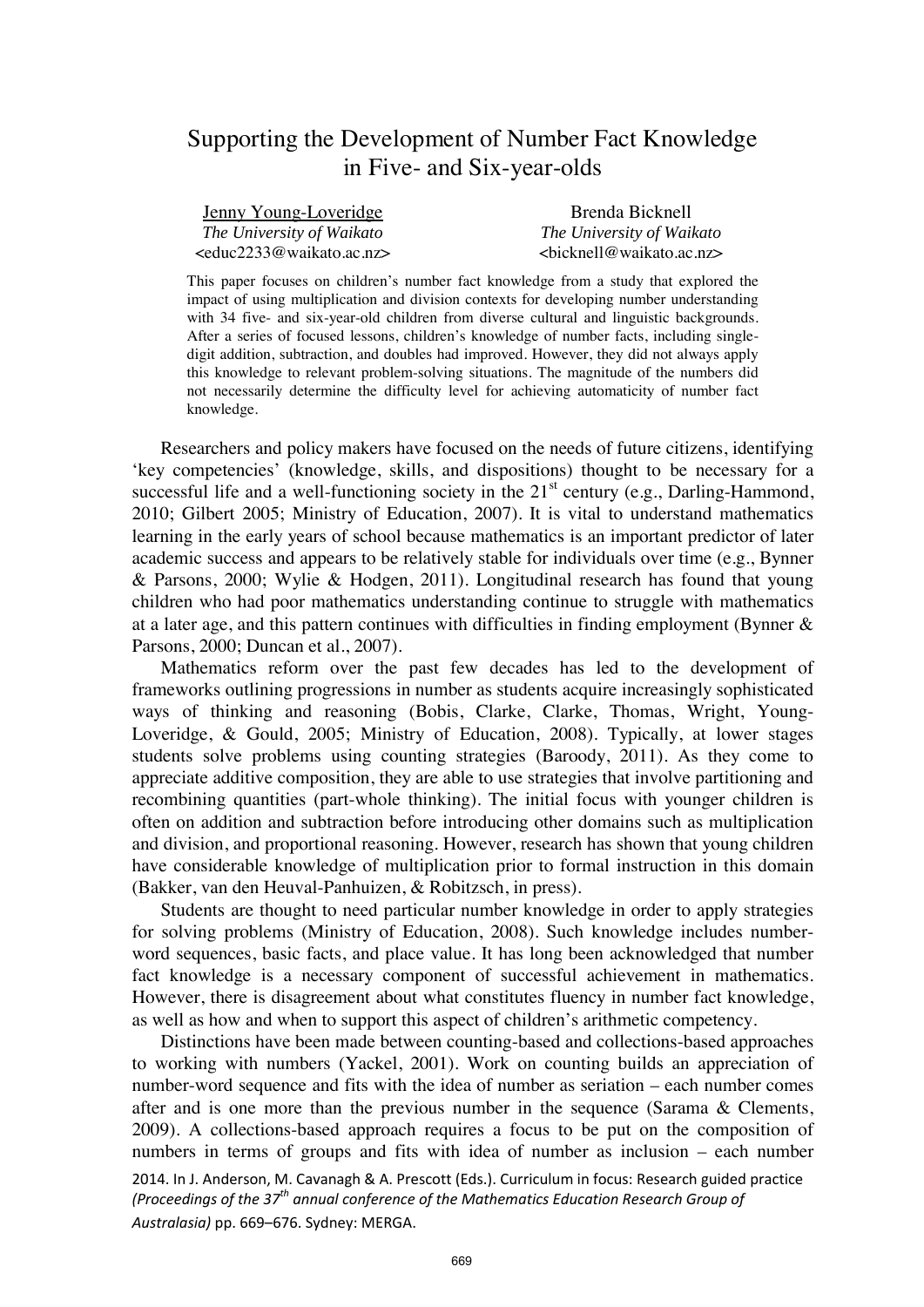includes those that are smaller (Sarama & Clements, 2009). Yackel talks about collections in terms of partitioning numbers according to place-value units (e.g., tens & ones). Yang and Cobb (1995, p. 10) have highlighted "an inherent contradiction" in the way that American children are initially encouraged to count by ones and thus construct unitary *counting-based* number concepts, but when place-value instruction begins, are then expected to reorganise these into *collections-based* concepts involving units of tens and ones. Yang and Cobb contrast this counting-based view with the collections-based approach of Chinese mothers and teachers, who emphasize groups (units) of ten. The difference in emphasis on counting versus grouping by tens helps to explain Yang and Cobb's (1995) finding of more advanced mathematical understanding by the Chinese children relative to that of the American children.

Collections may be partitioned in a variety of ways (other than units of tens and ones) and this process is essentially part-whole thinking. Part-whole thinking strategies are also referred to as 'derived facts strategies' (Carpenter, Fennema, Franke, Levi, & Empson, 1999; Henry & Brown, 2008), 'mental calculation strategies' (Thompson, 2010), 'decomposition strategies' (Carr, Taasoobshirazi, Stroud, & Royer, 2011), 'structuring processes' (Wright, Ellemor-Collins, & Tabor, 2012) and 'deductive strategies' (Gray, 1991). Part-whole strategies are characterised by the use of number fact knowledge to solve problems, rather than counting strategies. The focus on multiple partitioning of numbers fits with more recent approaches that recognise the importance for young children of developing an awareness of mathematical pattern and structure (Mulligan, 2011; Mulligan & Mitchelmore, 2009).

Another important distinction commonly made is between conceptual and procedural knowledge (Baroody, Feil, & Johnson, 2007; Skemp, 2006). Researchers interested in students' conceptual understanding have focused on developing children's awareness of number relationships, including subitizing, part-whole relationships, and more and less relationships (e.g., Jung, Hartman, Smith, & Wallace, 2013). Gray and Tall (1994) characterise *procedures* as "things to do", distinguishing them from *concepts* as "things to know" (p. 117). They use *procept* to refer to an amalgam of procedures/processes and concepts (e.g., 6 is the result of counting from 1 to 6, and as well as the result of adding  $3 +$ 3). They argue that more capable children use proceptual thinking (a flexible way of thinking about numbers), whereas less able children persist in using counting procedures.

A major emphasis in New Zealand Year 1 and 2 classrooms is on helping children learn to count objects in a set by ones (Ministry of Education, no date). National Standards (Ministry of Education, 2009) specify that after a year at school, children should solve problems by using a 'count all' strategy. After two years at school, it is expected that they use advanced counting strategies (count on or back by ones, or skip count). According to National Standards, once children have been at school for three years they are expected to use knowledge of number facts to solve problems involve using part-whole thinking. They are expected to partition and combine numbers to solve whole-number problems, initially with addition and subtraction, then multiplication and division, and eventually rational numbers.

## *Why is Number Fact Knowledge Important?*

Number fact knowledge is used in this paper to refer to the rapid recall of number combinations that result from the four operations. These comprise one aspect of the Knowledge domain within the New Zealand Number Framework (Ministry of Education, 2008). The flexible use of number facts is vital for becoming a part-whole thinker. Derived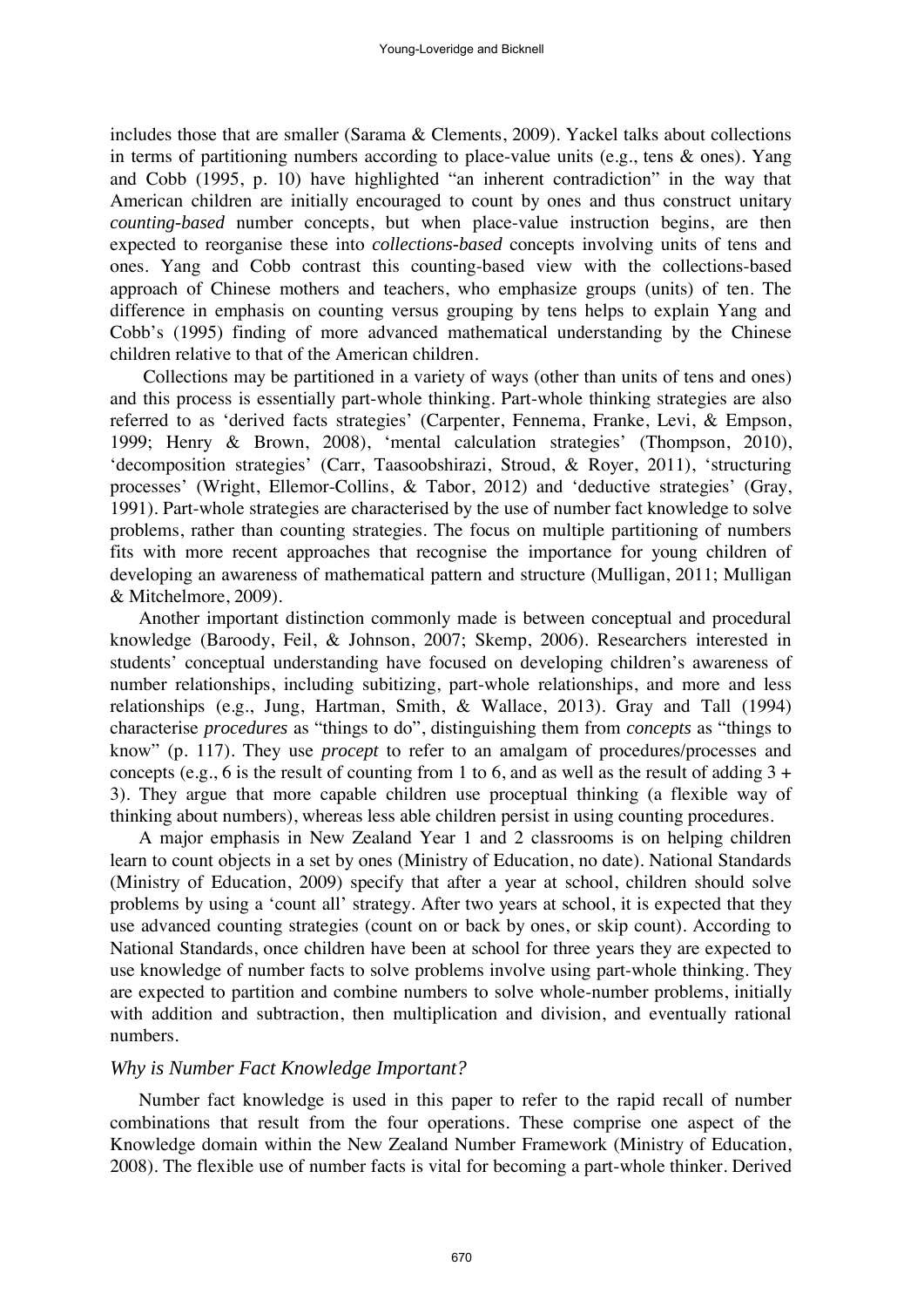facts are also essential for developing a range of mental strategies to solve number problems (Ministry of Education, 2008). For example, children might use their knowledge that  $2 + 2 = 4$  to work out that the answer to  $2 + 3$  is one more than four. The teaching of derived facts need not wait until children regularly use counting-on strategies (Fischer, 1990; Henry & Brown, 2008; Steinberg, 1985). Even children who use counting-all strategies can learn to use derived facts to solve problems.

Research shows that low achievers in mathematics have consistent difficulties in recalling number facts and using them to solve problems (Baroody, 2011). It has been suggested that one of the reasons is that these learners often continue to rely on counting strategies, which take a lot of energy and attention, so that number facts do not become known facts (Gray, 1991). Some researchers have highlighted the importance of learners developing automaticity in mathematics (Gray, 1991; Hattie & Yates, 2014; Hopkins & Lawson, 2002). It is suggested that learning to memorise number facts and use them to solve new problems should be made more explicit (Baroody, 2011).

The project described here set out to explore the impact of using multiplication and division contexts with five- and six-year-olds on their emerging understanding of number, including number fact knowledge and part-whole relationships.

## Method

This study was set in an urban school (medium socio-economic status [SES]) in New Zealand. The participants were 34 five- and six-year-olds  $(17 \text{ girls} \& 17 \text{ boys})$  in two classes, one designated as Year 1 and the other Year 2. The average age of the students at the beginning of the study was 6.2 years (range 5.6 to 6.9 years). The children were from a diverse range of ethnic backgrounds, with approximately one third of European ancestry, one third Māori, and other ethnicities including Asian, African, and Pasifika (Pacific Islands migrants). One third of the children had been identified as English Language Learners [ELL]. At the start of the study, the children were assessed individually using a diagnostic task-based interview designed to explore their number knowledge and problemsolving strategies (April). The assessment interview was completed again after each of the two four-week teaching blocks (June and November). The assessment tasks included: addition, subtraction, multiplication, and division problems, known facts, incrementing in tens, counting sequences, and place value.

Two series of 12 focused lessons were taught; the first phase was in May and the second in October. In these lessons, the children were introduced to groups of two, using familiar contexts such as pairs of socks, shoes, gumboots, jandals, and mittens. Multiplication and division was introduced using simple word problems, such as:

Five children each get 2 socks from the bag. How many socks do the children have altogether?

Mr B has 15 sweets. He puts five sweets in each bag. How many bags of sweets are there?

Once children were familiar in working with groups of two, groups of five were introduced using contexts such as gloves focusing on the number of fingers on each glove, and five candles on a cake, then groups of ten using the context of filling cartons with eggs. Although the emphasis of the study was on multiplication and division, the focus in this paper is specifically on children's knowledge of number facts and use of derived facts to solve problems.

A typical lesson began with all students completing a problem together on the mat, using materials to support the modelling process, and sharing ways of finding a solution. The teacher recorded children's problem-solving processes (including use of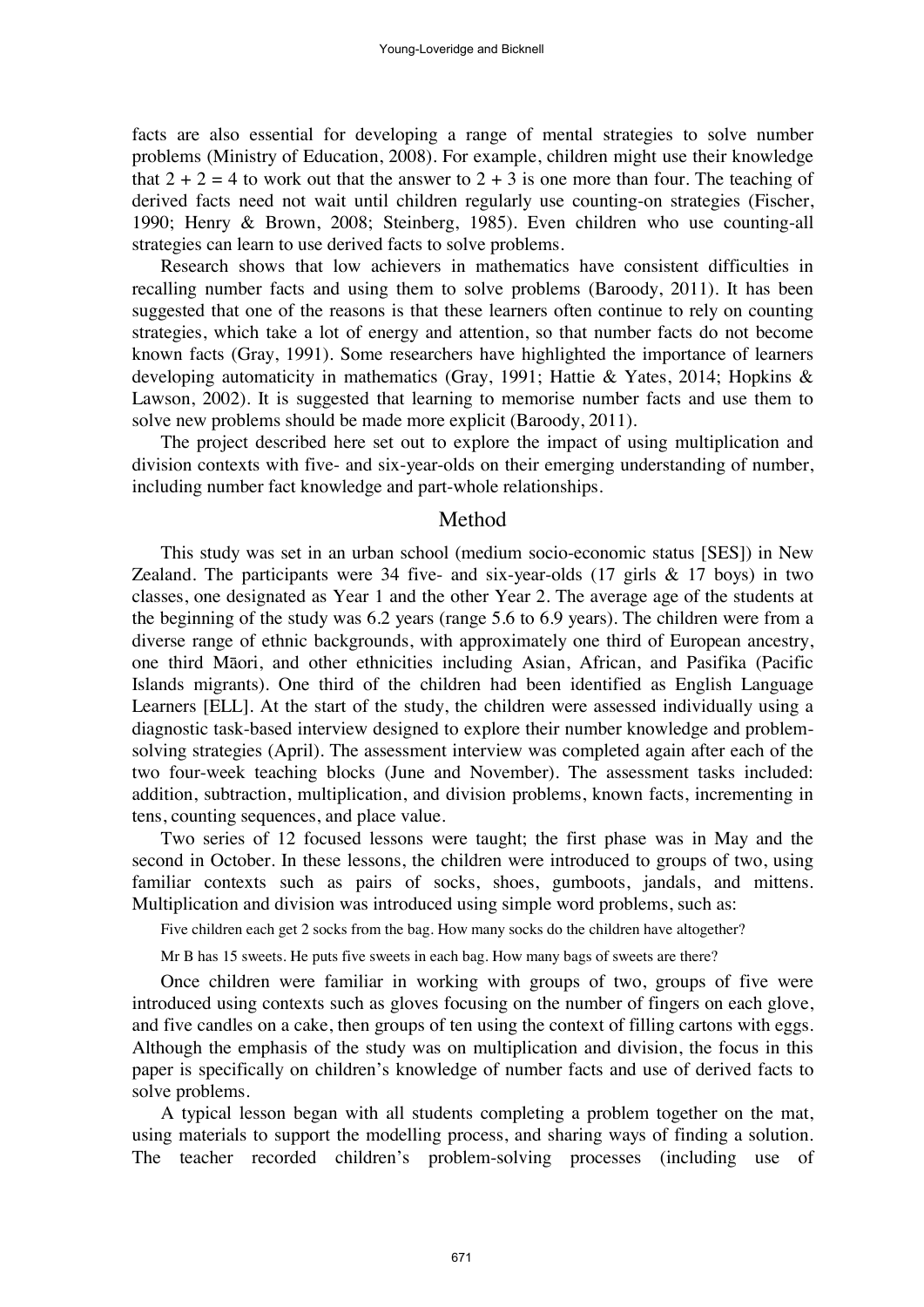manipulatives) and their mathematical ideas in a large scrapbook ('modelling book'). The problem for the day was already written in the book and both drawings and number sentences were recorded, acknowledging individual children's contributions. The children then completed a problem in their own project books, choosing a similar or larger number, and/or selecting a new number. Materials were made available and children were encouraged to show their thinking using representations and to record matching equations.

# Results

Children's performance on the tasks was examined to look for patterns and progressions. Items selected from the diagnostic task-based interview included recall of known number facts and solutions to number problems. Responses to addition, subtraction, and multiplication problems were weighted according to the sophistication of strategies (counting all  $= 1$ , counting on/back or in multiples  $= 2$ , known or derived facts  $= 3$ ). Table 1 shows examples for each of the five types of addition number facts used in the assessment.

#### Table 1

*Examples for each of the Five Types of Addition Number Facts* 

| No. Fact Types      | Examples                                          |
|---------------------|---------------------------------------------------|
| Doubles             | $5 + 5$ , $3 + 3$ , $4 + 4$ , $10 + 10$ , $6 + 6$ |
| Plus One            | $2 + 1$ , $1 + 4$ , $1 + 9$                       |
| Doubles $+/-$ one   | $2 + 3, 5 + 4, 5 + 6$                             |
| Combinations for 10 | $4+6$ , $7+? = 10$ , $2+8$                        |
| Place Value         | $20 + 7$ , $10 + 8$                               |

Children's correct responses on selected addition facts at the start and end of the project are shown in Table 2 as a percentage (n=34).

#### Table 2

*Percentages of Correct Responses on Selected Addition Facts* 

| <b>Tasks</b> | Baseline | End of Yr | <b>Tasks</b> | Baseline | End of Yr |
|--------------|----------|-----------|--------------|----------|-----------|
|              | $\%$     | $\%$      |              | $\%$     | $\%$      |
| $5 + 5$      | 91       | 94        | $2 + 3$      | 26       | 53        |
| $3 + 3$      | 68       | 88        | $5 + 4$      | 18       | 50        |
| $4 + 4$      | 50       | 88        | $5 + 6$      | 6        | 32        |
| $10+10$      | 53       | 85        | $4 + 6$      | 6        | 15        |
| $6 + 6$      | 12       | 47        | $7 + ? = 10$ | 6        | 44        |
| $2 + 1$      | 68       | 85        | $2 + 8$      | 12       | 59        |
| $1 + 4$      | 47       | 79        | $20 + 7$     | 24       | 62        |
| $1 + 9$      | 47       | 74        | $10 + 8$     | 21       | 53        |

By the end of the project, only two children did not know some of the number facts presented. The easiest number facts were the doubles and included:  $5 + 5 (94\%)$ ,  $3 + 3$  $(88\%)$ , 4 + 4  $(88\%)$ , and 10 + 10  $(85\%)$ . More children knew doubles such as 5 + 5 than knew the plus-one facts. This is despite the fact that the sum was 10 rather than 5 or smaller. Performance on combinations for ten varied according to the distance between the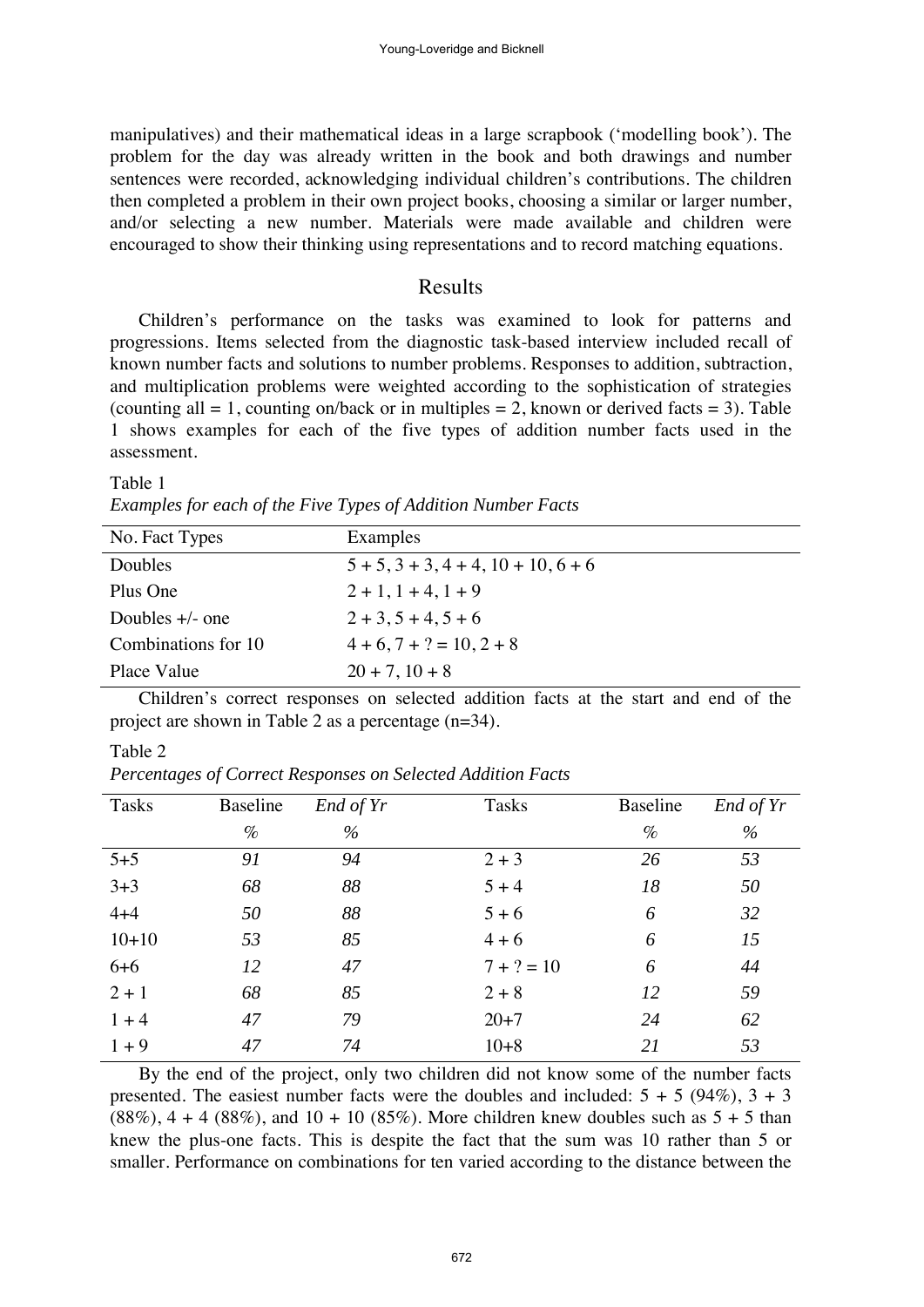two addends (apart from the doubles:  $5 + 5$  which was the easiest). The most difficult fact was  $4 + 6$  (15%) whereas  $1 + 9$  was considerably easier (74%). It was easier to add a single-digit quantity to 20, than to construct a '-teen' number such as 18.

Table 3 presents the percentages of correct responses on selected problem-solving tasks, including the proportion using particular types of strategies. Children improved markedly on multiplication tasks. Not only were more children successful on multiplication than on addition and subtraction, but also more of them used higher-level strategies to solve the problems, such as skip counting or derived number facts. For example, more than three-quarters of the children used a higher-level strategy (counting on/skip counting or known/derived facts) for  $6 \times 2$ ,  $4 \times 5$ , and  $3 \times 10$ , whereas just over half of them used one of these higher-level strategies to solve  $4 + 3$  or  $8 + 5$ .

### Table 3

| Tasks                       | <b>Baseline</b> | Final | Tasks                     | Baseline | Final |
|-----------------------------|-----------------|-------|---------------------------|----------|-------|
|                             |                 |       |                           |          |       |
|                             | $\%$            | $\%$  |                           | $\%$     | $\%$  |
| <b>Addition/Subtraction</b> |                 |       | Multiplication            |          |       |
| $3 + 4$ (screened)          | 74              | 79    | 6 x 2 (screened)          | 68       | 91    |
| Counting All                | 32              | 18    | Counting All              | 29       | 6     |
|                             |                 |       | Skip Counting/Repeated    |          |       |
| Counting On/Skip Counting   | 24              | 29    | Add'n                     | 32       | 79    |
| Known/Derived Facts         | 18              | 32    | Known/Derived Facts       | 6        | 6     |
|                             |                 |       |                           |          |       |
| $5 + 8$ (screened)          | 32              | 68    | 4 x 5                     | 47       | 91    |
| Counting All                | 6               | 9     | <b>Counting All</b>       | 29       | 9     |
| Counting On                 | 24              | 38    | Skip Counting/Counting On | 12       | 59    |
| Known or Derived Facts      | 3               | 21    | Known/Derived Facts       | 6        | 24    |
|                             |                 |       |                           |          |       |
| $14 - 9$ (screened)         | 21              | 53    | $3 \times 10$ (array)     | 32       | 85    |
| Counting All                | $\Omega$        | 3     | Counting All              | 6        | 6     |
| Counting On/Back            | 18              | 29    | Skip Counting/Counting On | 24       | 56    |
| Known/Derived Facts         | 3               | 18    | Known/Derived Facts       | 3        | 24    |

*Percentages of Correct Responses on Selected Problem Solving Tasks* 

By the end of the project, more children were able to remember relevant number facts (such as  $3 + 3$  or  $4 + 4$ ) than used derived-fact strategies to solve  $4 + 3$  (88% compared to 32%).

Table 4 presents the inter-correlations for responses to selected tasks at the start and end of the project. At the start of the study, knowledge of known facts was strongly related to the score on addition and subtraction problem solving  $(r = 0.81)$ . A similar relationship was found for solutions to multiplication  $(r = 0.73)$ , and division problems  $(r = 0.69)$ . Correlations from the start to the end of the project (inside the bordered region) indicate that knowledge of known facts were most strongly predictive of subsequent strategies for addition and subtraction (0.83), and division (0.73).

Although children were familiar with a range of number facts, they did not appear to use them to solve problems involving operations. For example, when shown an array of 30 cakes in three rows of ten and asked how many cakes altogether, the majority of children (85%) could work out the answer by the end of the project, an increase from 32%.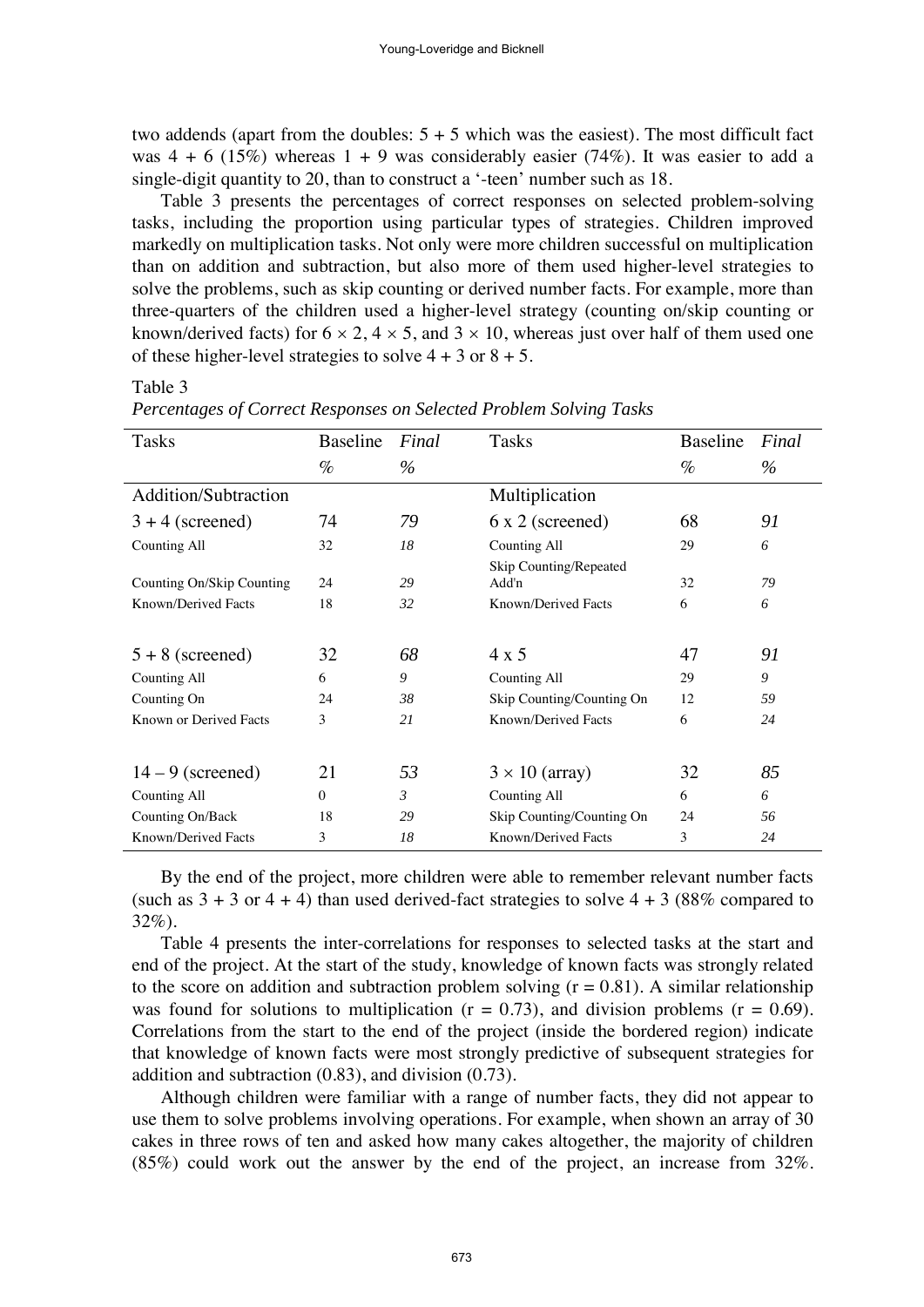Approximately one-quarter (24%) of these students used known or derived facts, and more than half (56%) used skip counting. More than half of the children were able to combine a multiple of ten (a '-teen' or a '-ty' number) with a single-digit quantity without using a counting strategy.

| Correntend through theme or I were then operations the meet that <b>E</b> lia of the I roject |      |      |      |                                                             |      |      |      |
|-----------------------------------------------------------------------------------------------|------|------|------|-------------------------------------------------------------|------|------|------|
|                                                                                               |      |      |      | Nov A/S Nov Mult Nov Div Nov Facts Apr A/S Apr Mult Apr Div |      |      |      |
| Nov A/S                                                                                       |      |      |      |                                                             |      |      |      |
| Nov Mult                                                                                      | 0.46 |      |      |                                                             |      |      |      |
| Nov Div                                                                                       | 0.71 | 0.36 |      |                                                             |      |      |      |
| Nov Facts                                                                                     | 0.75 | 0.66 | 0.72 |                                                             |      |      |      |
| Apr $A/S$                                                                                     | 0.80 | 0.63 | 0.68 | 0.75                                                        |      |      |      |
| Apr Mult                                                                                      | 0.70 | 0.50 | 0.55 | 0.67                                                        | 0.73 |      |      |
| Apr Div                                                                                       | 0.65 | 0.52 | 0.65 | 0.71                                                        | 0.62 | 0.61 |      |
| Apr Facts                                                                                     | 0.83 | 0.63 | 0.73 | 0.86                                                        | 0.81 | 0.73 | 0.69 |

*Correlations among Number Facts and Operations at the Start and End of the Project* 

Table 4

# Discussion and Conclusion

The study showed that over the course of the project, children developed a broader range of number facts but did not necessarily use that knowledge in solving problems. More children were familiar with the fact  $5 + 5=10$  than knew the plus-one facts for small sums (e.g.,  $2 + 1 = 3$ ). The pattern of mastery (according to the size and types of facts) was contradictory to curriculum materials specifying progression (e.g., Ministry of Education, 2008). This finding suggests that teachers need to be aware that certain key number facts may be learned early, even though they involve sums greater than five. There is a strong case to be made for children to be encouraged to memorise the easiest facts, regardless of the number size. The increase in those using known or derived facts supports work showing that young children can learn to use derived facts instead of relying on counting strategies (Fischer, 1990; Jung et al., 2013; Steinberg, 1985). Children should be given the opportunity to work with multiplication and division problems and larger numbers, and be encouraged by their teachers to recognise the value of derived facts for arriving at solutions. This is consistent with the view that awareness of mathematical pattern and structure needs to be supported in young children (Mulligan, 2011; Mulligan & Mitchelmore, 2009). Awareness of pattern and structure should help to strengthen confidence, mastery, and automaticity of number fact knowledge (Hattie & Yates, 2014; Hopkins & Lawson, 2002; Wylie & Hodgen, 2011).

The introduction of multiplication and division contexts was clearly related to improvements in solving multiplication and division problems using more efficient strategies. However, its impact on addition and subtraction problem solving was less marked. In future iterations of the project, a more explicit emphasis on number relationships in the context of single-digit doubles (e.g.,  $4 + 3$  is "one more than"  $3 + 3$ ) could provide further support for the use of derived-fact strategies for addition and subtraction, as well as strengthening children's understanding of "two groups of" within multiplication and division. It should be acknowledged that instruction during the intervening weeks between the two phases may also have contributed to the findings.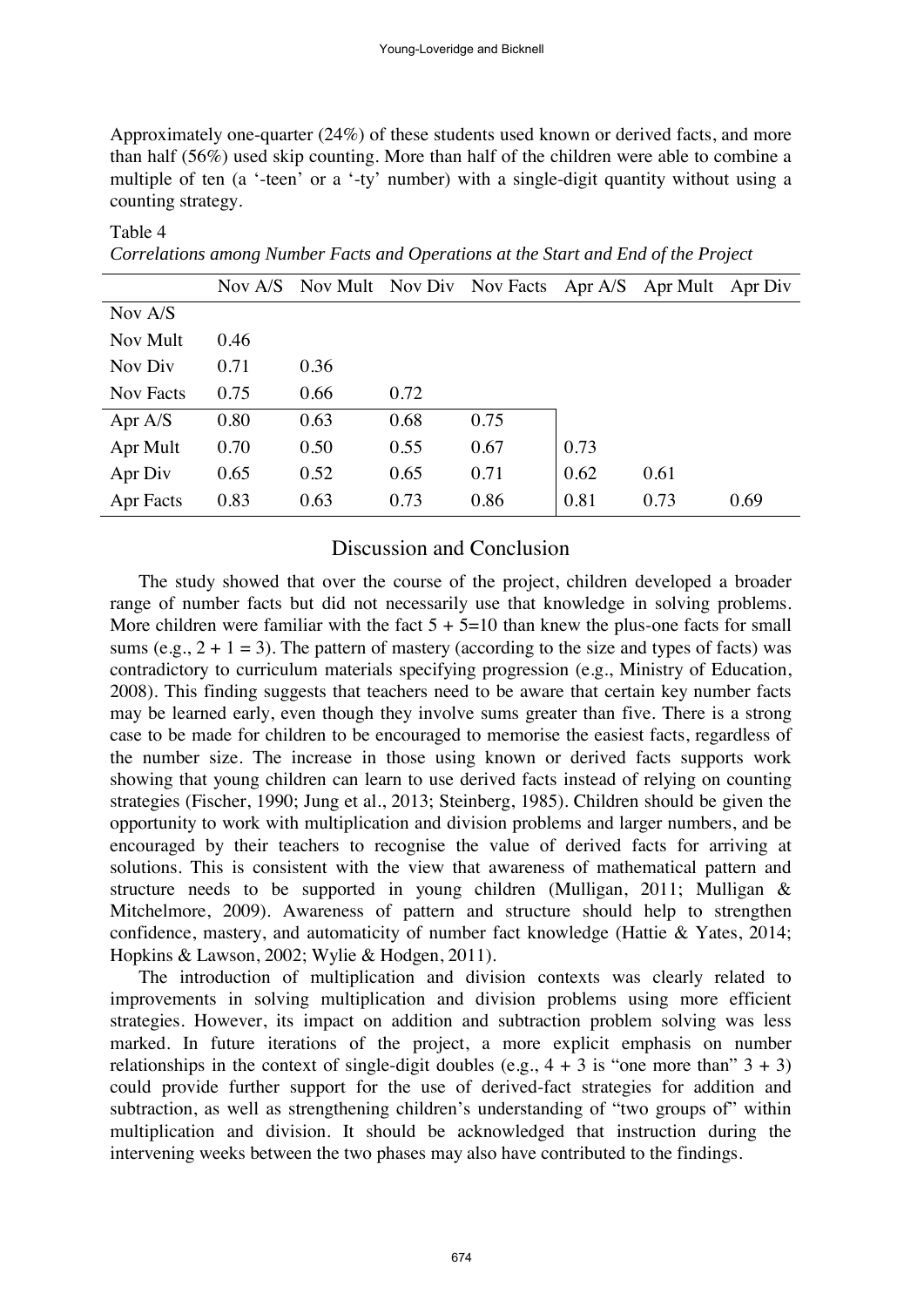If an emphasis continues to be placed on the direct teaching of counting-on procedures (strategies), then the likely consequence is that less able children may become locked into counting as their only problem-solving strategy (Gray & Tall, 1994). This has been demonstrated in research with large cohorts of students showing that counting-on is the preferred strategy to solve addition and subtraction problems for between 14% and 8% of students in Years 7 to 9, respectively (Young-Loveridge, 2010). The teaching of counting procedures is similar to the traditional instrumental teaching that prevailed prior to mathematics education reform. Teachers with lower levels of confidence and competence in conceptual (relational) understanding of mathematics may not recognise the importance of helping young children move from a reliance on counting strategies to acquiring and applying number fact knowledge (Baroody, 2011; Skemp, 2006). New Zealand's National Standards for mathematics legitimate the teaching of counting-all and counting-on strategies during the first two years of schooling (Ministry of Education, 2009). The absence of a focus on multiple number relationships is further reinforced by the current curriculum (Ministry of Education, 2007). Ministry of Education online information for teachers under the Standards heading asserts that, at Level 3 [years 5 and 6] the key idea is "that numbers can be represented in a variety of ways" (Ministry of Education, no date). This contradicts other Ministry documents suggesting that multiple representations for (small) numbers should be emphasized after the first two years of school. The emphasis on the teaching of counting is perhaps the consequence of taking a framework that describes children's *development* (i.e., learning), and using it as a framework for *teaching*.

The findings of this study show that young children can build a repertoire of number facts when classroom instruction supports this knowledge acquisition. An explicit focus on using derived-fact strategies to solve addition and subtraction problems could be effective in deepening children's understanding of number relationships and their inter-connections.

## References

- Bakker, M., van den Heuval-Panhuizen, M., & Robitzsch, A. (in press). First-graders' knowledge of multiplicative reasoning before formal instruction in this domain. *Contemporary Educational Psychology*. Retrieved from http://dx.doi.org/10.1016/j.cedpsych.2013.11.001
- Baroody, A. (2011). Learning: A framework. In F. Fennell (Ed.), *Achieving fluency: Special education and mathematics*. Reston, VA: NCTM.
- Baroody, A. J., Feil, Y. & Johnson, A.R. (2007). An alternative reconceptualization of procedural and conceptual knowledge. *Journal for Research in Mathematics Education, 38*, 115-131.
- Bobis, J., Clarke, B., Clarke, D., Thomas, G., Wright, R., Young-Loveridge, J., & Gould, P. (2005). Supporting teachers in the development of young children's mathematical thinking: Three large scale cases. *Mathematics Education Research Journal, 16* (3), 27–57.
- Bynner, J. & Parsons, S. (2000). The impact of poor numeracy on employment and career progression. In C. Tikly & A. Wolf (eds.), *The maths we need now: Demands, deficits and remedies* (pp. 26-51). London: Institute of Education, University of London.
- Carpenter, T. P., Fennema, E., Franke, M. L., Levi, L. & Empson, S. (1999). *Children's mathematics: Cognitively Guided Instruction*. Portsmouth, NJ: Heinemann.
- Carr, M., Taasoobshirazi, G., Stroud, R., & Royer, J. M. (2011). Combined fluency and cognitive strategies instruction improves mathematics achievement in early elementary school. *Contemporary Educational Psychology, 36*, 323-333.
- Darling-Hammond, L. (2010). *The flat world and education: How America's commitment to equity will determine our future.* New York, NY: Teachers College Press.
- Duncan, G. J. et al., (2007). School readiness and later achievement. *Developmental Psychology, 43*, 1428- 1446.
- Fischer, F. E. (1990). A part-part-whole curriculum for teaching number in the kindergarten. *Journal for Research in Mathematics Education, 21,* 207-215.